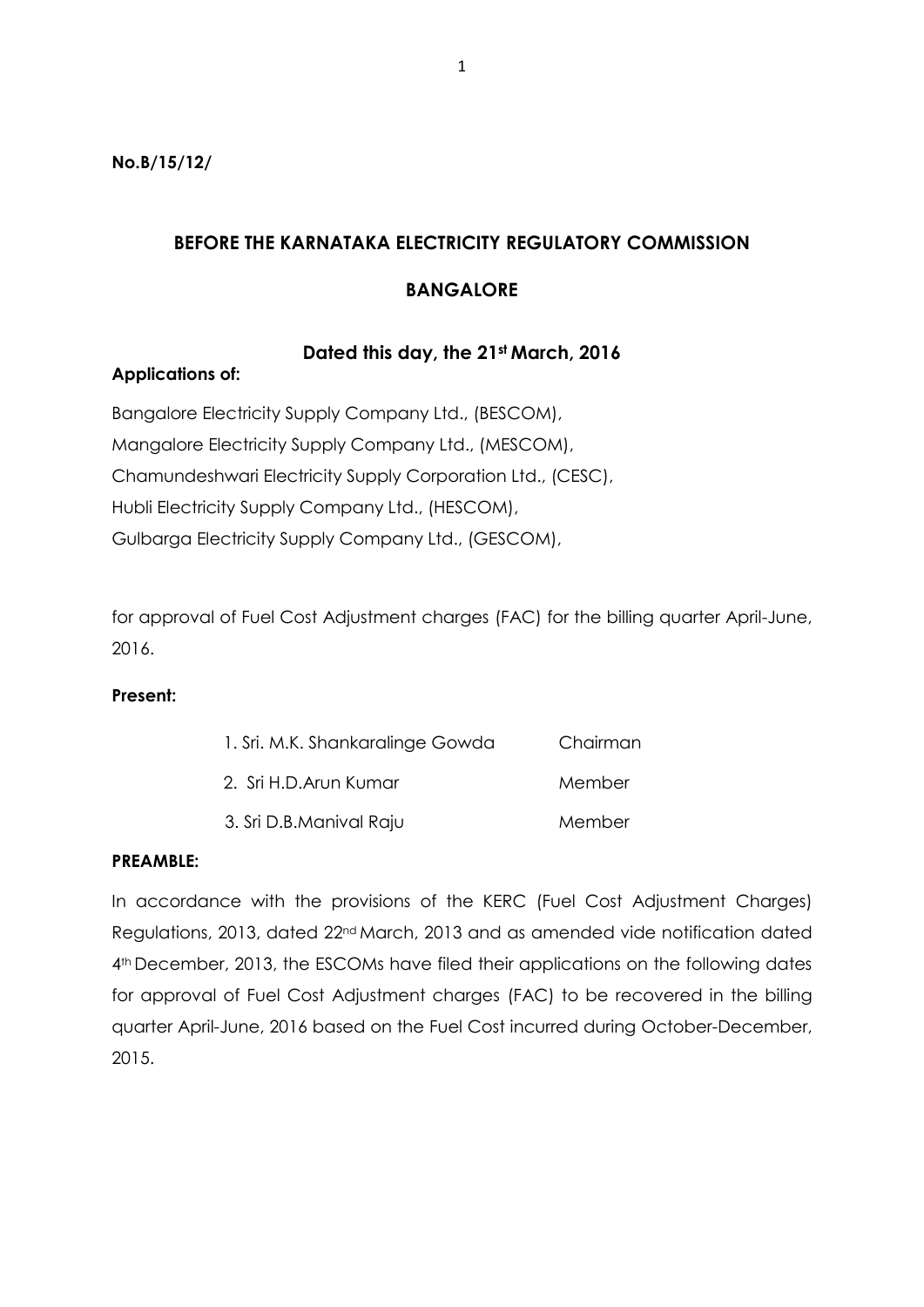| Name of the ESCOM | Date of Submission |
|-------------------|--------------------|
| <b>BESCOM</b>     | 29.02.2016         |
| <b>MESCOM</b>     | 04.03.2016         |
| CFSC.             | 29.02.2016         |
| <b>HESCOM</b>     | 29.02.2016         |
| <b>GESCOM</b>     | 04.03.2016         |

1. The FAC claimed by the ESCOMs are as follows:

| Name of<br><b>ESCOM</b> | <b>FAC proposed in</b><br><b>Paise Per Unit</b> |
|-------------------------|-------------------------------------------------|
| <b>BESCOM</b>           | 0.84                                            |
| <b>MESCOM</b>           | 1.00                                            |
| <b>CESC</b>             | -1.94                                           |
| <b>HESCOM</b>           | $-2.99$                                         |
| <b>GESCOM</b>           | -1.17                                           |

- 2. The Commission has computed the allowable FAC for the 3<sup>rd</sup> Quarter of FY16 on the basis of the following :
	- i. The source wise/ ESCOM-wise energy reconciled by SLDC as per statement dated 24<sup>th</sup> February, 2016 for power purchase during October-December, 2015.
	- ii. The allowable variable charges in respect of KPCL thermal stations have been determined based on the applicable formula as per the approved power purchase agreements between ESCOMs and KPCL.
	- iii. Retail Sales for the third quarter of FY16 are computed as per amended Clause 5.1 of the KERC (Fuel Cost Adjustment Charges) Regulations, 2013.
- 3. The Commission notes that, the claims of variable charges payable to KPCL thermal Stations as reported by MESCOM & CESC are on a higher side as compared with the claims of other ESCOMs. The same needs to be corrected for the computation of primary fuel cost as per the terms of the agreements with KPCL and any variations in payment shall be adjusted accordingly.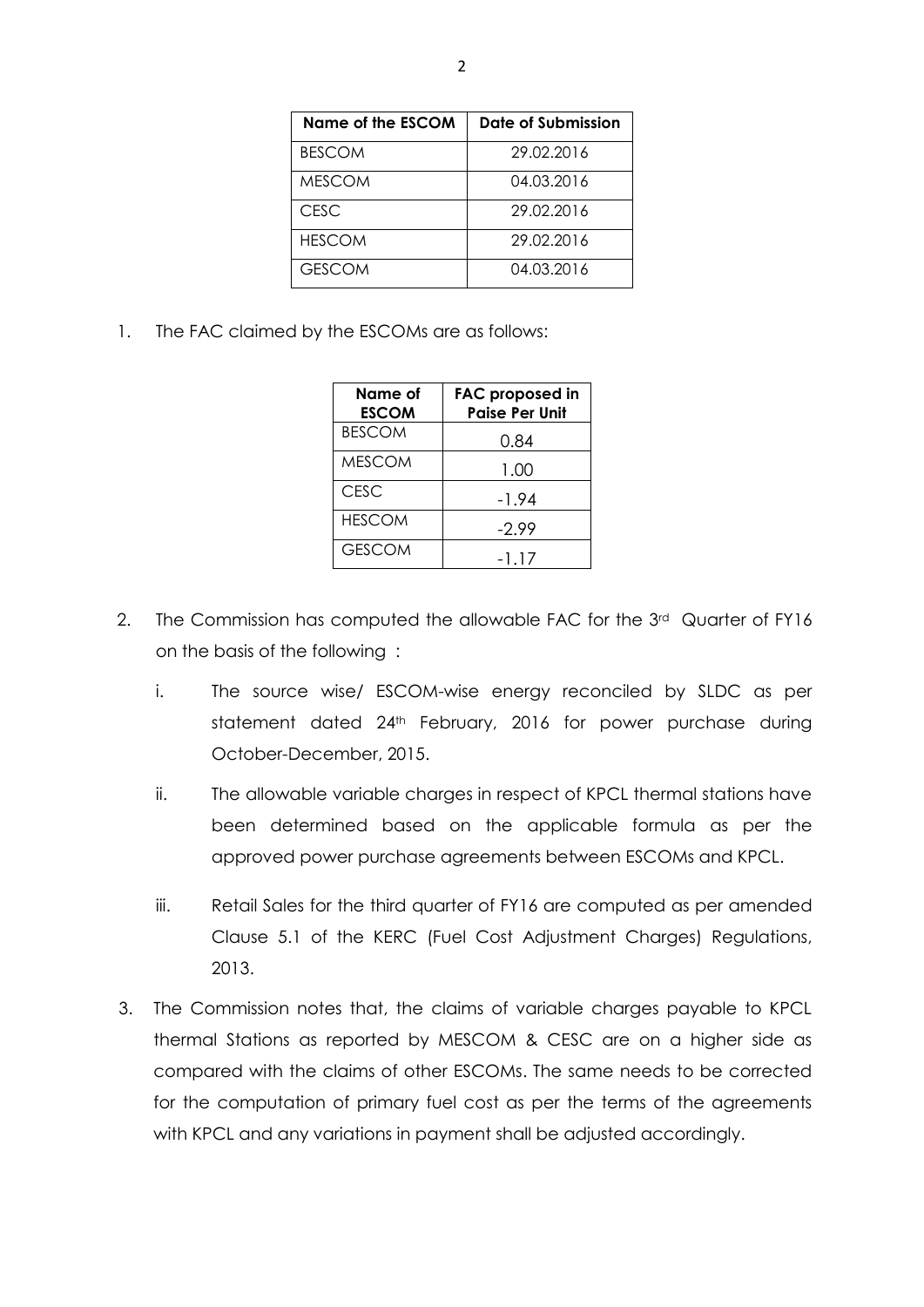| <b>ESCOM</b>  | <b>Allowable</b><br><b>FAC in Rs</b><br>Crs | Sales computed in<br>MU with approved<br><b>T&amp;D Losses</b> | <b>FAC</b> in<br>paise per<br>unit |
|---------------|---------------------------------------------|----------------------------------------------------------------|------------------------------------|
| <b>BESCOM</b> | 8.00                                        | 5425.54                                                        | 1.48                               |
| <b>MESCOM</b> | 4.05                                        | 997.72                                                         | 4.06                               |
| <b>CESC</b>   | 1.85                                        | 1209.55                                                        | 1.53                               |
| <b>HESCOM</b> | 6.72                                        | 2561.38                                                        | 2.62                               |
| <b>GESCOM</b> | 7.55                                        | 1768.66                                                        | 4.27                               |
|               | 28.19                                       | 11962.84                                                       | 2.36                               |

4. The FAC as computed by the Commission is as follows:

5. The Commission notes that not only there is overall increase of 2.36 paise per unit of sale in the variable cost of thermal stations, the actual overall power purchase cost per unit by the ESCOMs is also more than the approved power purchase cost per unit for the 3rd quarter of FY16. The increase in overall per unit cost of power purchase for the period October-December, 2015, as furnished by the ESCOMs as per Format III is as follows:

| <b>ESCOM</b>  | <b>Power Purchase</b><br>Quantum in MU | Increase in cost of<br>power purchase in<br>Rs. Crs | Increase in cost of<br>power purchase<br>in Rs./Unit |
|---------------|----------------------------------------|-----------------------------------------------------|------------------------------------------------------|
| <b>BESCOM</b> | 6457.46                                | 463.97                                              | 0.72                                                 |
| <b>MESCOM</b> | 1155.33                                | 20.73                                               | 0.18                                                 |
| CESC          | 1470.92                                | 102.83                                              | 0.70                                                 |
| <b>HESCOM</b> | 2334.02                                | 50.02                                               | 0.21                                                 |
| <b>GESCOM</b> | 1853.47                                | 140.85                                              | 0.76                                                 |
| <b>TOTAL</b>  | 13271.20                               | 778.40                                              | 0.59                                                 |

5. The Commission notes that there is an increase in the allowable fuel cost adjustment charges apart from increase in overall power purchase cost during October-December, 2015. Hence, in accordance with the provisions of the KERC (Fuel cost Adjustment Charges) Regulations, 2013 and amendments thereon, the Commission decides to allow collection of FAC as detailed below: